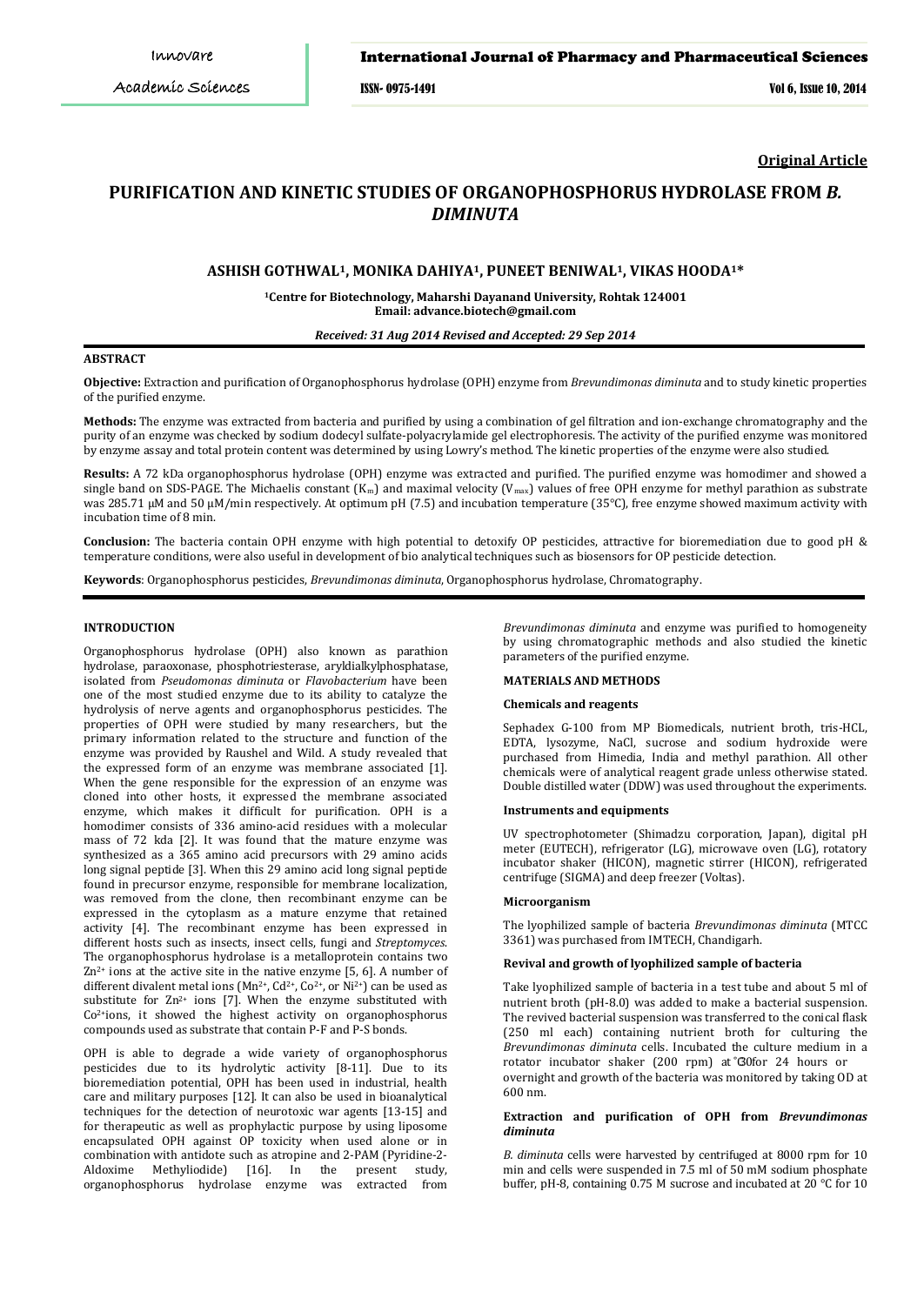min. 20 µl of 10 mg/ml lysozyme solution was added and incubated for 10 min. Add three times the solution containing 1.5 mM K-EDTA and 10 mg/ml lysozyme to the suspension and incubated for 1 h [17]. Spheroplasts were harvested by centrifuged at 10,000 rpm for 5 min. Spheroplasts pellet was re suspended in 20 ml of 50 mM sodium phosphate buffer (pH-8) containing 500 mM NaCl and incubated on ice for 1 h with constant stirring [18]. This step significantly enhanced the release of membrane-bound OPH enzyme into solution. Spheroplasts were removed by centrifuged at 10,000 rpm for 5 min. The supernatant containing an enzyme was collected and considered as crude enzyme solution. Enzyme activity was monitored by enzyme assay. The protein content of crude solution was concentrated by using a lyophilizer machine. For purification of OPH enzyme, the lyophilized sample of crude solution was dissolved in minimal volume of Tris-HCl buffer (50 mM, pH-8). The crude enzyme solution was then loaded onto the sephadex G-100 column (2.5×30 cm) and run in 50 mM Tris-HCl (pH-8.0) at a flow rate of 0.5 mL/min. The active fractions were pooled and subjected to ion exchange chromatography on DEAE-Sepharose column (1.5×25 cm) that had been preequilibrated with Tris HCl buffer (50 mM, pH 8). The enzyme was eluted with a NaCl gradient solution (.01-1 M) [19]. The eluted fractions were analyzed for purity on a 12.5% SDS-PAGE gel [20].

# **Enzyme assay and protein estimation**

The enzyme assay of purified organophosphorus hydrolase was carried out by following reaction described by Chaudhary et al., 1988 [21] with slight modification: -

OP pesticide + H<sub>2</sub>O 
$$
\xrightarrow{\text{OPH}}
$$
 4-nitophenol + diethyl phosphate  
( $\lambda$  = 410 nm)

The 0.1 ml of purified OPH solution was mixed with 2.9 ml of 50 mM sodium phosphate buffers (pH- 8.0) containing 0.1 ml of 10 mM methyl parathion (as substrate) and incubate for 10 min at 37o C. The activity was assayed by measuring the formation of 4-nitrophenol at 410 nm. The protein content of enzyme solution was determined using the method described by Lowry *et al.,* (1951) [22].

#### **Kinetic properties of free organophosphorus hydrolase**

# **Effect of pH**

The optimum pH of free enzyme was determined by varied the pH of reaction buffer from 6-10 using the following buffers: sodium succinate (pH- 6.0, 6.5 and 7.0), sodium phosphate (pH- 7.5, 8.0 and 8.5) and sodium borate (pH- 9.0, 9.5 and 10.0) buffers each at a final concentration of 0.1 M.

#### **Effect of temperature**

The incubation temperature was determined for optimum activity. The reaction mixture was incubated at different temperatures ranging from  $20^{\circ}$ C to  $50^{\circ}$ C at an interval of  $5^{\circ}$ C.

## **Effect of time of incubation**

Time of incubation was also studied from 2 min to 12 min at a regular interval of 2 min.

## **Effect of substrate concentration**

The effect of substrate (Methyl parathion) concentration on the enzyme activity was studied up to 600 μM in the reaction mixture at an interval of 50 μM.

# **Determination of Km and Vmax**

 $K_m$  and  $V_{\text{max}}$  values for free OPH enzyme were also calculated from Lineweaver-Burk plot between reciprocal of substrate concentration (1/[S]) and reciprocal of velocity of the reaction (1/[V]).

#### **RESULTS AND DISCUSSION**

## **Purification of organophosphorus hydrolase from** *Brevundimonas diminuta*

Enzyme was purified from crude extract by gel filtration and DEAE-Sepharose chromatography. The purification steps and results were summarized in Table 1. The enzyme was purified 14.15 fold to a specific activity of 20.81 U/mg of protein from the crude enzyme solution with a yield of 19.92%.

**Table 1: It shows the purification of OPH.**

| Fraction               | Total<br>volu<br>me<br>(ml) | Protei<br>n<br>(mg)<br>ml) | Activity<br>(Unit/<br>ml) | Specific<br>activity<br>(Unit/<br>mg) | Total<br>activi<br>ty<br>(Unit<br>s) | Purificati<br>on fold | $\%$<br>viel<br>d |
|------------------------|-----------------------------|----------------------------|---------------------------|---------------------------------------|--------------------------------------|-----------------------|-------------------|
| Crude                  | 20                          | 0.87                       | 1.28                      | 1.47                                  | 25.6                                 | 1                     | 100               |
| Sephad<br>ex G-<br>100 | 9                           | 0.073                      | 1.09                      | 14.93                                 | 9.81                                 | 10.15                 | 38.3<br>2         |
| DEAE-<br>Sephar<br>ose | 5                           | 0.049                      | 1.02                      | 20.81                                 | 5.1                                  | 14.15                 | 19.9<br>2         |

#### **Kinetic properties of free OPH enzyme**

#### **Effect of pH**

The activity of free OPH was determined in the pH range of 6.0-10 at a regular increase of 0.5. The optimum pH of free OPH was 7.5 (Figure 1) which was compared with OPH NL01 isolated from *Pseudomonas aeruginosa* NL01 (pH-8.0) [23], His<sub>6</sub>-OPH from *E. coli* (pH-10.5) [24], parathion hydrolase from *Streptomyces lividans* (pH-9.0) [25], phosphotriesterase from sf9 cells (pH-9.0) [10], phosphotriesterase from *E. coli* cells (pH-8.0) [7].



**Fig. 1: It shows an effect of pH on the activity of free OPH enzyme.**

#### **Effect of incubation temperature**

The effect of the temperature on the enzyme activity from  $20^{\circ}$ C to 50°C was also investigated. The optimum temperature for free OPH was 35°C (Figure 2), which was lower than previously reported method [3, 23-25].



**Fig. 2: It shows effect of temperature on the activity of free OPH enzyme.**

#### **Effect of incubation time**

The activity of the free enzyme to incubation time was studied in the time range from 2 min to 12 min at a regular interval of 2 min. The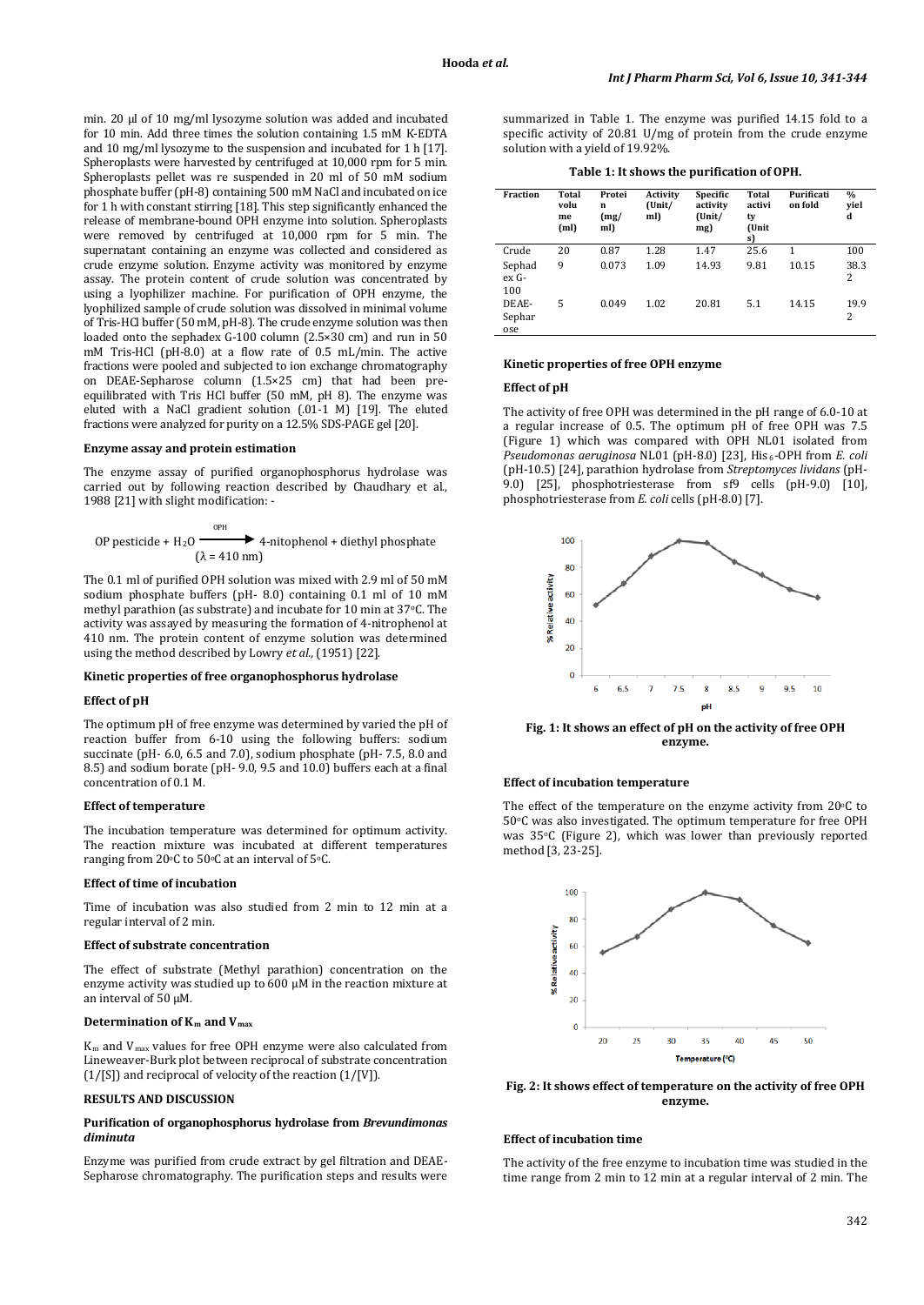activity was linearly increasing up to a time of 8 min and thereafter no increase was observed (Figure 3).



#### **Fig. 3: It shows effect of time of incubation on the activity of free OPH enzyme.**

#### **Effect of substrate concentration**

Effect of methyl parathion concentration on the activity of free enzyme was studied in the concentration range up to 600 µM. Free OPH enzyme showed a hyperbolic relationship between its activity and methyl parathion concentration up to a final concentration of 500 µM after which no increase was observed (Figure 4).



**Fig. 4: It shows effect of substrate concentration on the activity of free OPH enzyme.**

#### **Determination of Km and V max**

The Michaelis constant  $(K_m)$  and maximal velocity  $(V_{max})$  values of free OPH enzyme for methyl parathion as substrate were 285.71 µM and 50 µM/min, respectively (Figure 5), which were compared with previously reported methods [24, 25].



**Fig. 5: It shows Lineweaver–Burk plot between 1/[S] and 1/[V] for free OPH enzyme.**

## **CONCLUSION**

In this report, the bacteria contain OPH enzyme with high potential to detoxify OP pesticides. The good pH and temperature stability could make the purified enzyme an attractive candidate for bioremediation procedures. In addition, the OPH enzyme due to its high potential to catalyze the hydrolysis of organophosphorus pesticides can be a very useful tool for application in bioanalytical techniques for quantitative determination of OP pesticides [26].

# **CONFLICT OF INTERESTS**

Declared None

# **REFERENCES**

- 1. Brown KA. Phosphotriesterases of *Flavobacterium* sp. Soil Bio Biochem 1980;12:105-12.
- 2. Raushel FM. Bacterial detoxification of organophosphate nerve agents. Curr Opin Microbiol 2002;5:288-95.
- 3. Mulbry WW, Karns JS. Parathion hydrolase specified by the *Flavobacterium opd* gene: relationship between the gene and protein. J Bacteriol 1989;171:6740-6.
- 4. Gorla P, Pandey JP, Parthasarathy S, Merrick M, Siddavattam D. Organophosphate Hydrolase in *Brevundimonas diminuta* is targeted to the periplasmic face of the inner membrane by the twin arginine translocation pathway. J Bacteriol 2009;191:6292-9.
- 5. Benning MM, Kuo JM, Raushel FM, Holden HM. Three-Dimensional structure of phosphotriesterase: an enzyme capable of detoxifying organophosphate nerve agents. Biochem 1994;33:15001-7.
- 6. Benning MM, Kuo JM, Raushel FM, Holden HM. Threedimensional structure of the binuclear metal center of phosphotriesterase. Biochem 1995;34:7973-8.
- 7. Omburo GA, Kuo JM, Mullins LS, Raushel FM. Characterization of the zinc binding site of bacterial phosphotriesterase. J Biol Chem 1992;267:13278-83.
- 8. Lewis VE, Donarski WJ, Wild JR, Raushel FM. Mechanism and steriochemical course at phosphorus of the reaction catalyzed by a bacterial phosphotriesterase. Biochem 1988;27:1591-7.
- 9. Donarski WJ, Dumas DP, Heitmeyer DP, Lewis VE, Raushel FM. Structure-activity relationships in the hydrolysis of substrates by the phosphotriesterase from *Pseudomonas diminuta.*  Biochem 1989;28:4650-55.
- 10. Dumas DP, Caldwell SR, Wild JR, Raushel FM. Purification and properties of the phosphotriesterase from *Pseudomonas diminuta.* J Biol Chem 1989;264:19659-65.
- 11. Lai K, Dave KI, Wild JR. Bimetallic binding motifs in organophosphorus hydrolase are important for catalysis and structural organization. J Biol Chem 1994;269:16579-84.
- 12. McDaniel CS, McDaniel J, Wales ME, Wild JR. Biocatalytic Coatings. Paint Coatings Ind 2005;26-33.
- 13. Simonian AL, Flounders AW, Wild JR. FET-based biosensors for the direct detection of organophosphate neurotoxins. Electroana 2004;16:1896-6.
- Rainina EI, Efremenco EN, Varfolomeyev SD, Simonian AL, Wild JR. The development of a new biosensor based on recombinant *E. coli* for the direct detection of organophosphorus neurotoxins. Biosens Bioelectro 1996;11:991-1000.
- 15. Mulchandani A, Chen W, Mulchandani P, Wang J, Rogers KR. Biosensors for the direct determination of organophosphate pesticides. Biosens Bioelectro 2001;16:225-30.
- 16. Petrikovics I, Papahadjopoulos D, Hong K, Cheng TC, Baskin SI, Jiang J, *et al*. Comparing therapeutic and prophylactic protection against the lethal effect of paraoxon. Toxico Sci 2004;77:258-62.
- 17. Herzlinger D, Viitanen P, Carrasco N, Kaback HR. Biochem 1984;23:3688-93.
- 18. Bernhardt TG, de Boer PAJ. The *Escherichia coli* amidase AmiC is a periplasmic septal ring component exported via the twinarginine transport pathway. Mol Microbio 2003;48:1171-82.
- 19. Liu YH, Liu Y, Chen ZS, Lian J, Huang X, Chung YC. Purification and characterization of a novel organophosphorus pesticide hydrolase from *Penicillium lilacinum* BP303. Enz Microbial Tech 2004;34:297-3.
- 20. Laemmli UK. Cleavage of structural proteins during the assembly of the head of bacteriophage T4.Nat 1970;227:680-85.
- 21. Chaudhry GR, Ali AN, Wheeler WB. Isolation of a methyl parathion-degrading Pseudomonas sp. that possesses DNA